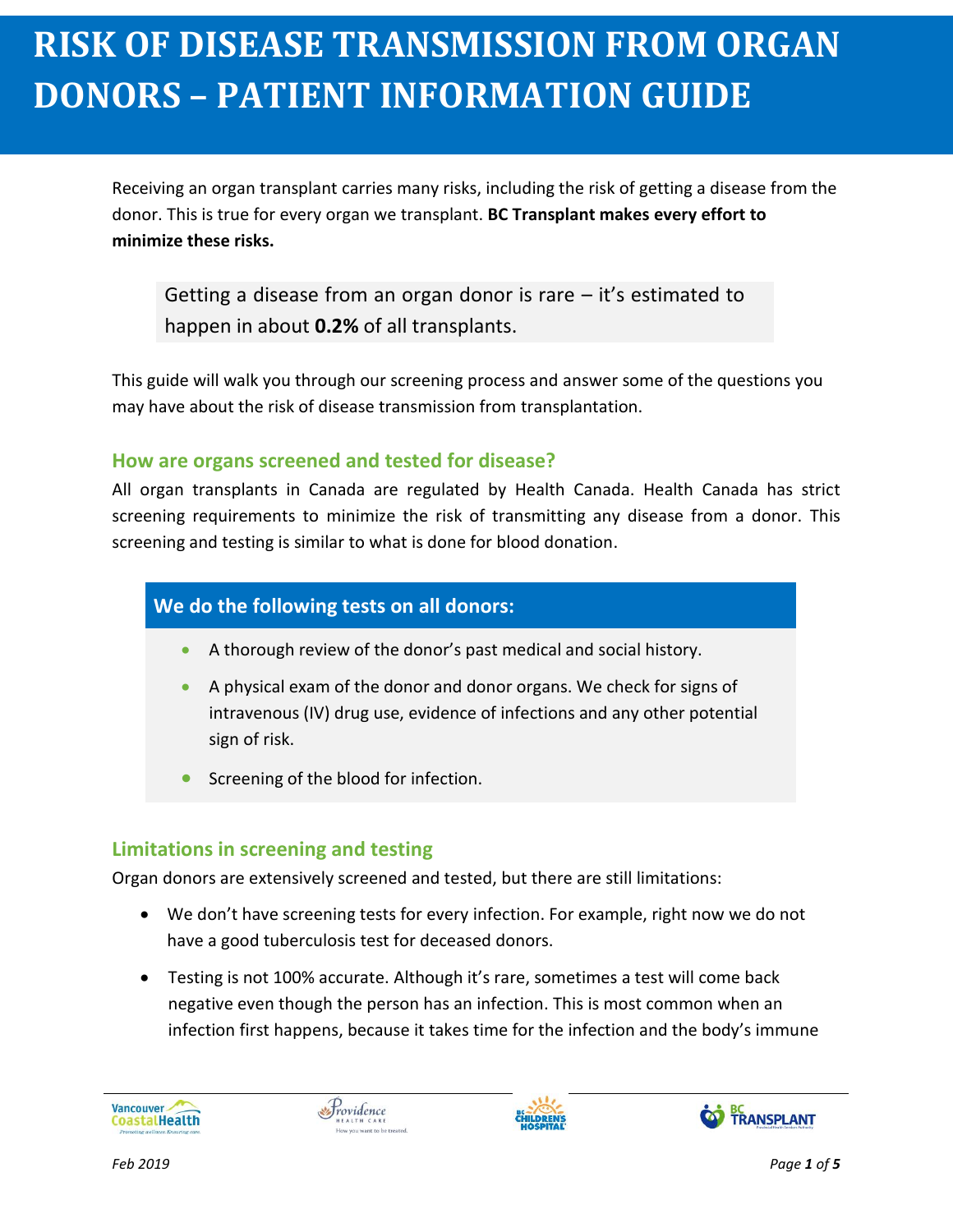response to develop. The time when we can't detect these early infections is called the window period.

 Our risk assessment relies on a person other than the donor telling us a history about the donor. They may not know everything about the donor, so **it's impossible to know everything about an individual donor.**

### **What is an increased risk donor?**

**May 2017**

An increased risk donor is someone who has certain behaviours that are associated with a higher risk of transmitting infectious diseases to transplant recipients (see Table 1). These donors may test negative for infections, but there may still be a risk of transmission for HIV, hepatitis C virus, and hepatitis B virus to transplant patients in the period when the infection(s) cannot be detected by the tests (i.e. during the window period).

Organs are considered to come from an increased risk donor if the donor meets any of the identified criteria in the table below.

### **Table 1. Health Canada criteria for increased risk donors**

- Injection drug user in the past five years
- A man who has had sex with another man in the past 12 months
- **Person who has engaged in sex in exchange for money or drugs in the past five** years
- Person who has had sex in the past 12 months with a person who meets any of the above three criteria, or with anyone known or suspected to have HIV, hepatitis C virus, or hepatitis B virus
- Exposure to these viruses in the past 12 months through percutaneous inoculation or open wound
- **Phison, lock up, jail or juvenile detention for more than 72 consecutive hours in the** past 12 months
- Non-sterile tattooing or piercings in the past 12 months

Providence

 Close contact with anyone with clinically active viral hepatitis (e.g. living in the same house where kitchen and bathroom are shared) in the past 12 months

*Adapted from CSA standards 2017, Annex E*





Vancouver

CoastalHealth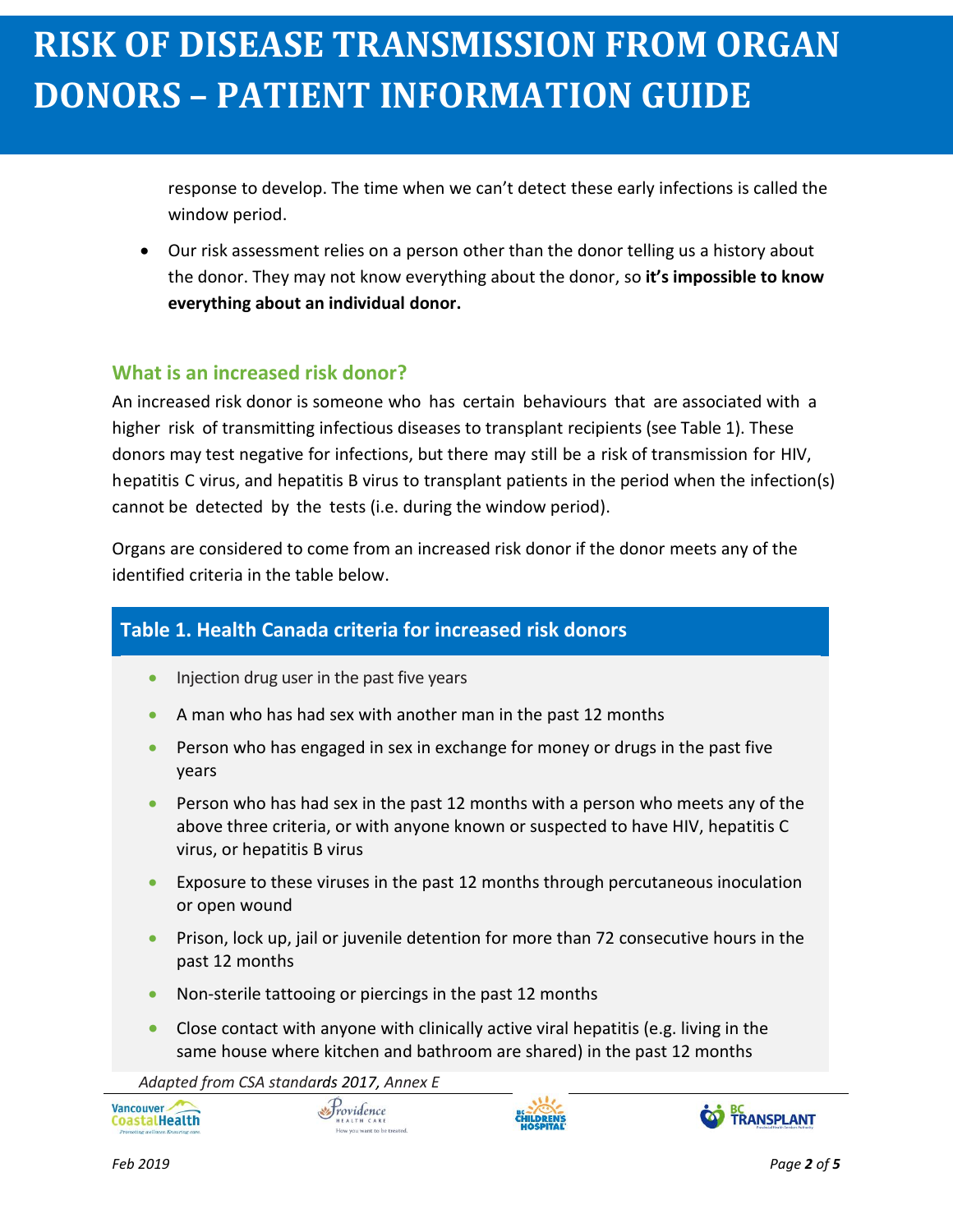### **Will I be told if a potential transplant comes from an increased risk donor?**

You'll be informed if your donor is an increased risk donor when the organ is offered to you.

You'll only be offered an organ from an increased risk donor if your transplant doctor feels the benefit of getting a transplant outweighs the risk of getting an infection from the organ. The benefit will be that you're able to get a transplant right away instead of waiting longer.

The actual risk will vary by the type of organ you are receiving and the risk factor. If the current tests are negative, this risk will be very low (less than 1%).

The specific risk and benefits will be discussed in detail with you when an offer is made. The choice is yours.

#### **Are there other types of increased risk donors?**

In addition to the risks in Table 1, donors may also have had cancer or risk of having an infection such as tuberculosis. In certain circumstances when your benefit is high and the risk to you is felt to be low you may be offered an organ from a donor with one of these risks. This will be discussed with you when the organ is offered to you and the choice is yours.

### **What about a donor who has been exposed to hepatitis C?**

It's possible that a donor may have been infected with hepatitis C virus but could have naturally fought off the infection or could have been treated and cured. In this situation, if current testing for the virus in the potential donor is negative, your risk of getting infected is very low (less than 1%). Your doctor will discuss this with you when the organ is offered to you, and you may decide not to take this risk. The choice is yours.

### **What's the difference between an organ from an increased risk donor and one from a standard organ donor?**

If someone is an increased risk donor, it only means that they engaged in activities before their death that increase the chance they got an infection right before they died. All donors are screened for infectious diseases including HIV, hepatitis B, and hepatitis C. However, even with negative test results, there is still a very small chance that an organ from an increased risk donor has an infection that could be transmitted during transplant. The doctor offering you the organ will be able to explain the risk.

Vancouver-CoastalHealth







**May 2017**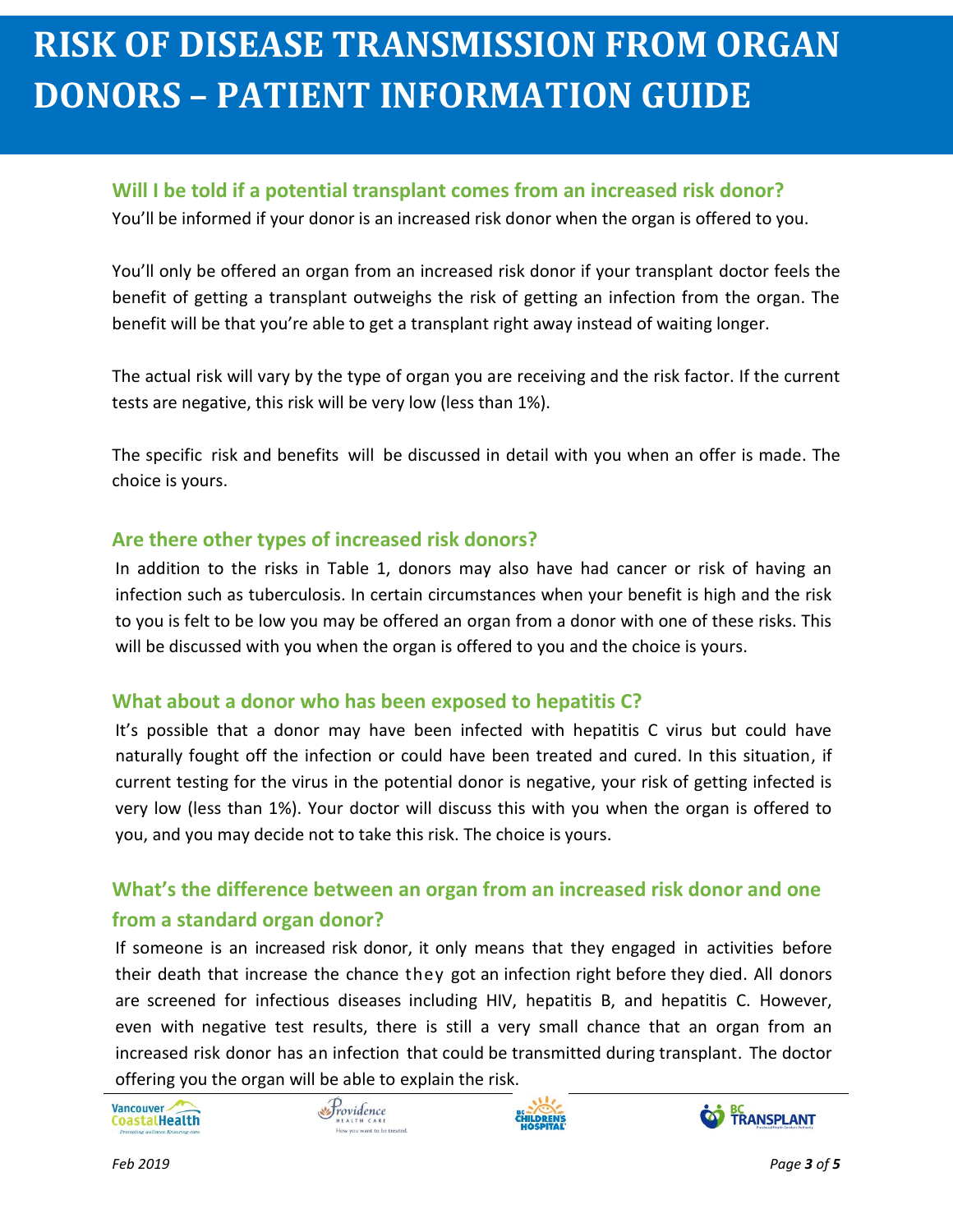The increased risk of infection from the donor does not affect how well the organ will work. In fact, on average, increased risk donors tend to be of younger age with better organ function.

### **Why would I think about accepting an organ from an increased risk donor?**

Accepting an organ from an increased risk donor may increase your chance of getting a transplant. It can also mean you may get your transplant more quickly than if you wait for an organ from a donor without these risks.

#### **These are the facts:**

**May 2017**

- **Organs are scarce.** There's a constant shortage of organs and tissue that can be used for transplant.
- There are more than 600 British Columbians waiting to get life-saving organ transplants.
- In 2018, 27 British Columbians died while on the transplant wait list.
- The waiting times for organ transplants can be up to several years depending on the organ.

### **Why would I be offered an increased risk organ?**

You'll only be offered an organ from an increased risk donor if a transplant doctor at your hospital feels that the benefits of transplanting you with the organ are greater than the risk of getting an infection. Otherwise the organ will not be offered to you. When the organ is offered to you, a transplant doctor will speak with you about the risks and benefits of accepting the increased risk organ versus waiting for another organ.

#### **How will I know if I develop an infection?**

If you accept the organ, you'll be monitored after your transplant to make sure that you do not have an infection. In the unlikely case that you do get an infection, treatments are available. Specialists, such as infectious disease doctors, will treat you if needed.